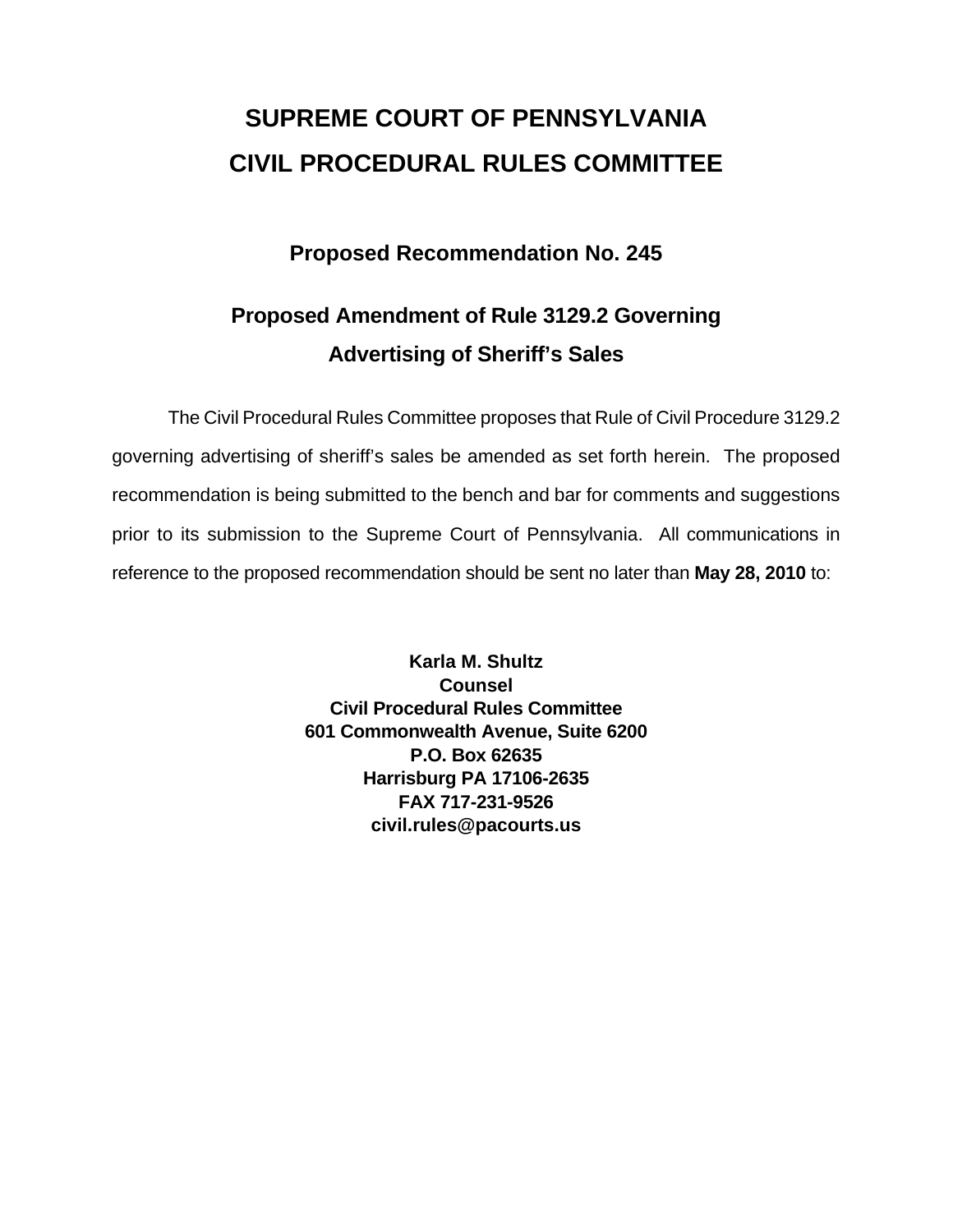#### **Rule 3129.2. Notice of Sale. Handbills. Written Notice. Publication**

 (a) Notice of the sale of real property shall be given by handbills as provided by subdivision (b), by written notice as provided by subdivision (c) to all persons whose names and addresses are set forth in the affidavit required by Rule 3129.1, and by publication as provided by subdivision (d).

> Note: Where real estate subject to federal liens is sold in execution under a judgment by confession, see the provisions of the Federal Tax Lien Act of 1966 adding sec. 7425(c) to the Internal Revenue Code, 26 U.S.C.A. § 7425(c), providing for notice to the United States.

> For special rules requiring notice by the plaintiff to defendants on judgments by confession entered before December 1, 1973, see Rule 2958.

> As to judgments entered after December 1, 1973, see Rule 236 requiring notice of entry by the prothonotary.

(b) The handbills shall be posted by the sheriff in the sheriff's office and upon the

property at least thirty days before the sale, and shall include

(1) a brief description of the property to be sold, its location, any improvements, the judgment of the court on which the sale is being held, the name of the owner or reputed owner, and the time and place of sale, and

(2) a notice directed to all parties in interest and claimants that a schedule of distribution will be filed by the sheriff on a date specified by the sheriff not later than thirty days after the sale and that distribution will be made in accordance with the schedule unless exceptions are filed thereto within ten days after the filing of the schedule.

 (c) The written notice shall be prepared by the plaintiff, shall contain the same information as the handbills or may consist of the handbill and shall be served at least thirty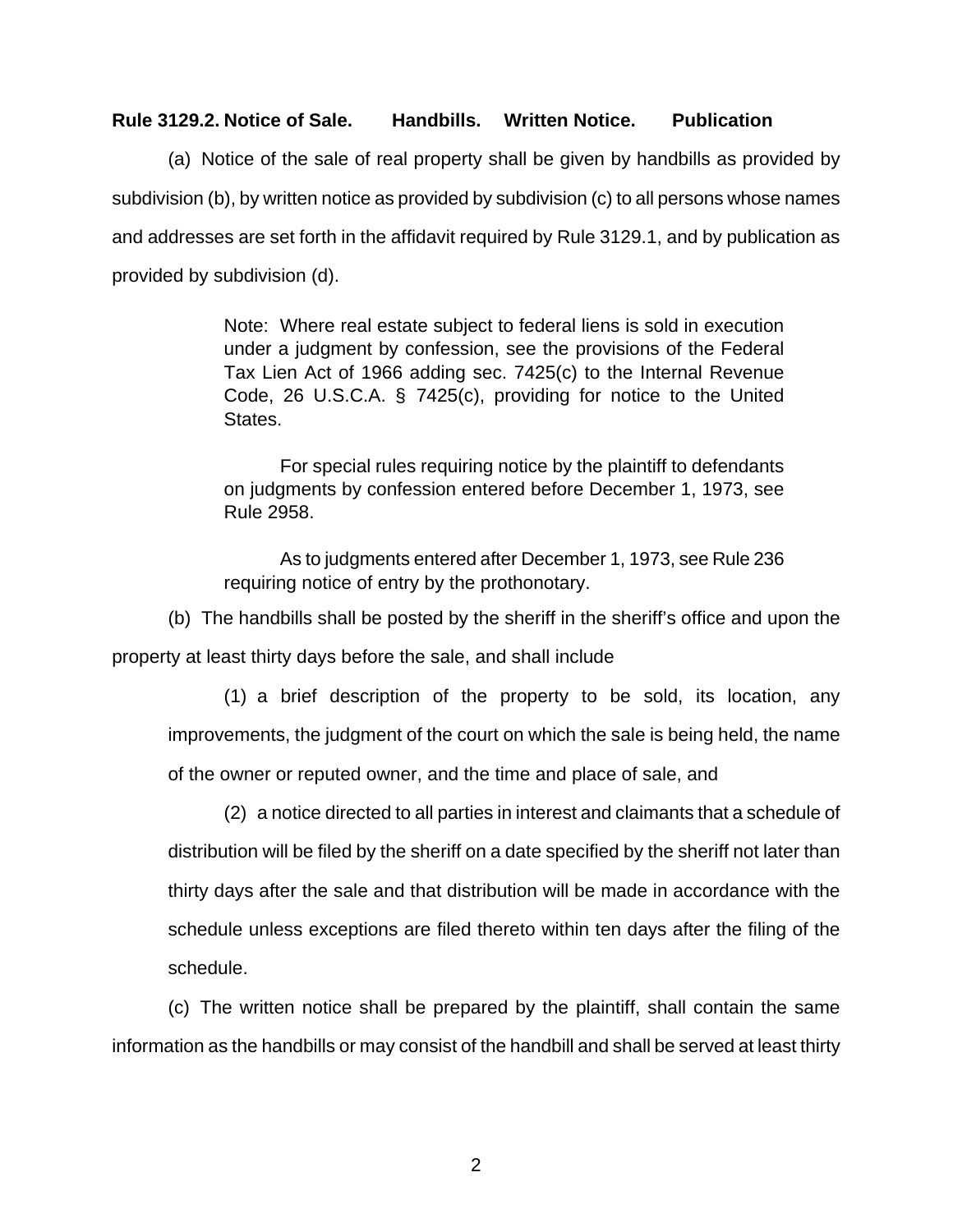days before the sale on all persons whose names and addresses are set forth in the affidavit required by Rule 3129.1.

(1) Service of the notice shall be made

(i) upon a defendant in the judgment who has not entered an appearance and upon the owner of the property.

(A) by the sheriff or by a competent adult in the manner prescribed by Rule 402(a) for the service of original process upon a defendant, or

Note: See Rule 76 for the definition of "competent adult".

(B) by the plaintiff mailing a copy in the manner prescribed by Rule 403 to the addresses set forth in the affidavit; or

(C) if service cannot be made as provided in subparagraph (A) or (B), the notice shall be served pursuant to special order of court as prescribed by Rule 430, except that if original process was served pursuant to a special order of court under Rule 430 upon the defendant in the judgment, the notice may be served upon that defendant in the manner provided by the order for service of original process without further application to the court; and

(ii) upon the defendant in the judgment who has entered an appearance, by the plaintiff in the manner provided by Rule 440, and

(iii) upon each other person named in the affidavit by the plaintiff by ordinary mail at the address set forth in the affidavit with the return address of the plaintiff appearing thereon. The plaintiff shall obtain from the U.S. Postal Service a Form 3817 Certificate of Mailing. Service shall be complete upon mailing. If the mail is returned the validity of the service shall not be impaired and the sale shall proceed at the time fixed in the notice.

3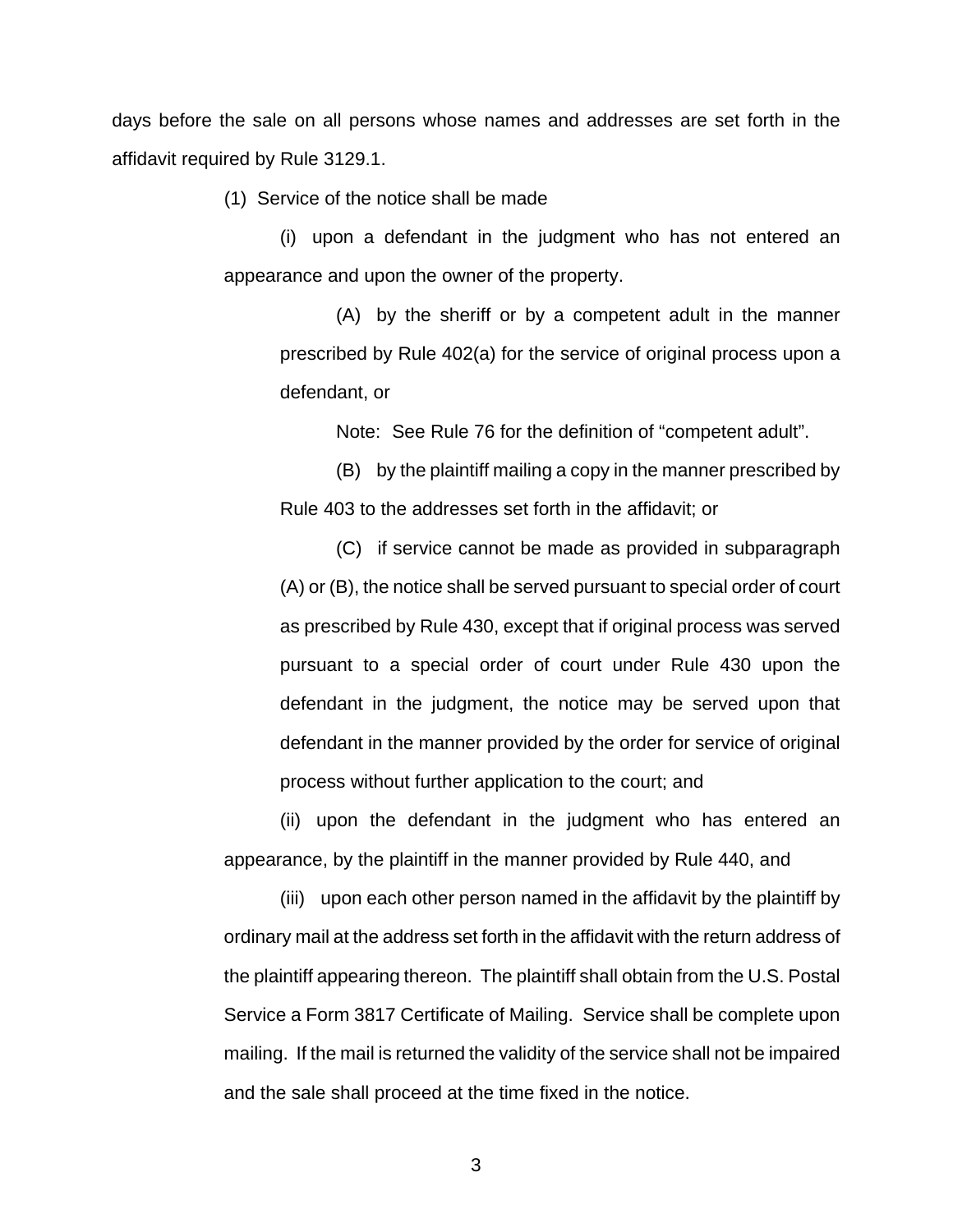(2) The person serving the notice shall file a return of service as provided by Rule 405. If service is made by mail pursuant to subdivision  $(c)(1)(iii)$ , the return shall include the certificate of mailing and the letter, if returned.

(3) If service on any person is not made at least thirty days prior to the date of the sale stated in the notice, such notice shall be deemed timely if the sale is stayed, continued, postponed or adjourned in accordance with Rule 3129.3 to a date certain which is at least thirty days after the date of the last required service.

Note: This rule does not state the effect of a failure to give the required notice. See *In re Tax Claim Bureau of Lehigh County 1981 Upset Tax Sale Properties: Appeal of Dian K. Haas*, 96 Pa. Commw. 452, 507 A.2d 1294 (1986), involving the failure to give notice of a tax sale.

 (d) Notice containing the information required by subdivision (b) shall also be given by publication **by the plaintiff on the writ of execution or** by the sheriff **at the request of the plaintiff on the writ of execution** once a week for three successive weeks in **[a] one** newspaper of general circulation in the county and in the legal publication, if any, designated by rule of court for publication of notices, the first publication to be made not less than twenty-one days before the date of sale. **No additional publication may be required.**

### Note: See Note to Rule 3128 as to time, terms and conditions of sale. See also Rule 3131 as to advertisement where a parcel of real property extends across county lines.